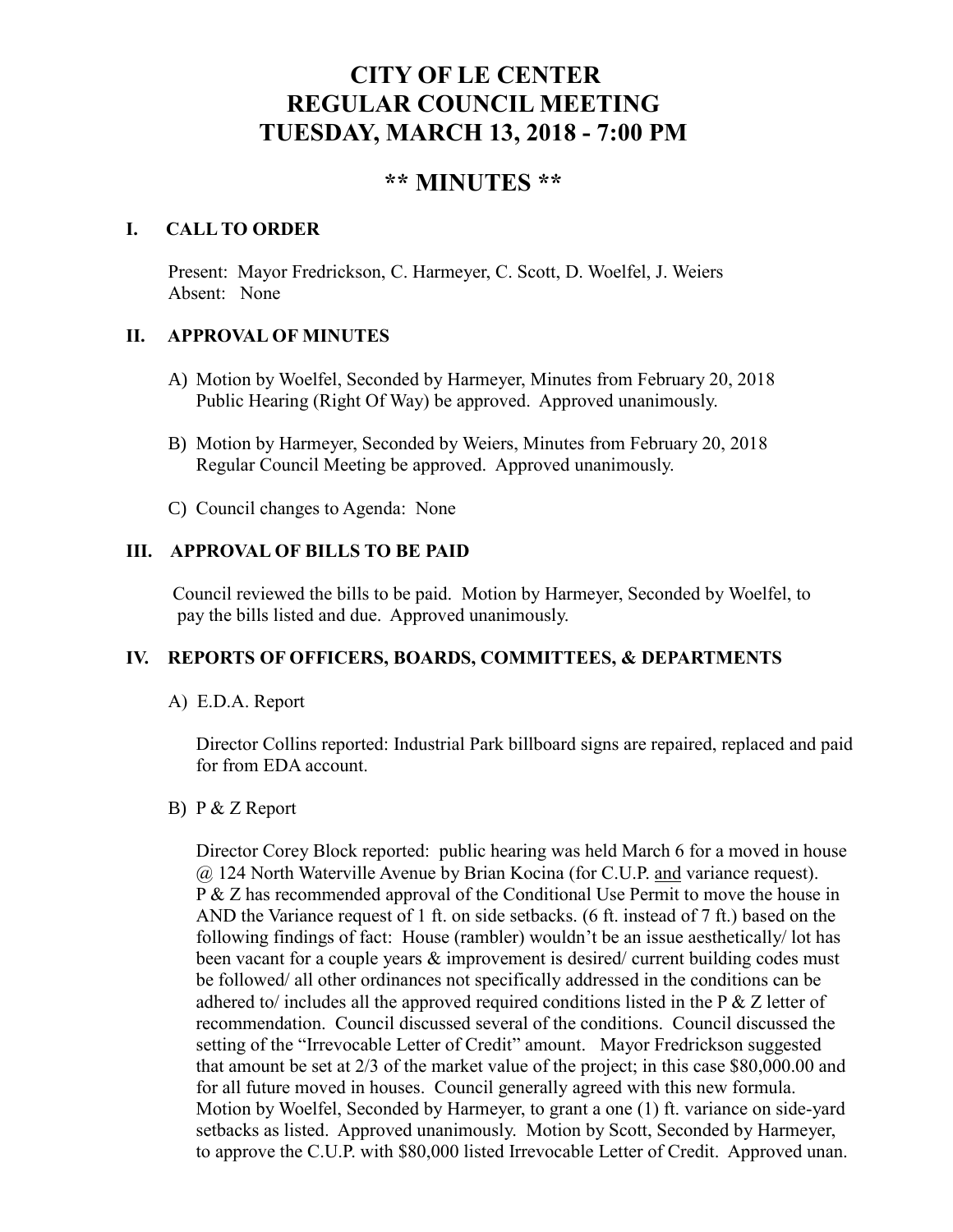C) Municipal Liquor Store

Manager Brad Collins gave the February report: Sales were \$62,089: down \$7,400 from January, but up \$1,100 from Feb. 2017. YTD Rev. up by \$9,400 & YTD Exp. up by \$19,000. Feb. GP margin =  $38.57\%$ . Food GP =  $26.73\%$ . Collins also reported: February events all went well. March events: St. Pat's celebration/ craft nights/ Pfeiffer tourney/ meat raffle/ Sat. March 24 is Customer Appreciation Day.

D) Police Department

Police Chief Pfarr reported on the police activities for month of February: 218 calls  $@$  2,661 miles patrolled/ total calls up 53%, total miles up 24% for the year. Pfarr also reported: 36 parking tickets issued for recent snow storm/ SUV squad was only a minor repair issue/ looking to replace the  $10+$  yrs. old AED in the squad for \$1800 price range.

E) Water, Sewer, Streets, Parks Departments

Public Works Supt. Curt Roemhildt reported:

- Refuse- garbage truck getting new rebuilt axel installed at Roadrunner.
- Sewer- work done on West Sharon Street: damaged by phone company line-Atty Moran got city and resident our reimbursement checks for damages suffered.
	- 1) Note: costs to lease a new loader were only discussed by the council for now.
	- 2) Yes- the downtown flowers are all ordered per Supt. Roemhildt.
- F) Bolton & Menk Engineering

 Engineer Hawbaker: provided the new seal coating map of city streets for 2018 including Woodridge, Woods Edge, Bradshaw, Industrial, & maybe Horizon if bids are low enough; engineer's estimate is approx.. \$59,000 for granite/ quartzite chip style. Council agreed: shoot for April 6 bid opening; to consider at April meeting.

#### **V. PUBLIC FORUM**

There were no comments, questions, petitions, or requests from the public.

#### **VI. OLD BUSINESS**

- A) Motion by Harmeyer, Seconded by Weiers, to adopt **Resolution No. 2018B**, thereby officially approving the sale of city lot located  $\omega$  50 South Cordova Avenue for \$5,000 to Mike Cemensky of Le Center via quit claim deed. Approved unanimously.
- B) Councilman Woelfel inquired about the other city lot for sale at 111 South Maple Ave. for \$10,000: do we want any dirt from the new justice center site? Is the property too low and needs fill? Selly Excav. will strip the clay from the black dirt for \$35.00 per ton; and city trucks could haul it? After some discussion: Woelfel, Harmeyer, & Block will study the lot lay-out and bring a recommendation back to the full council.